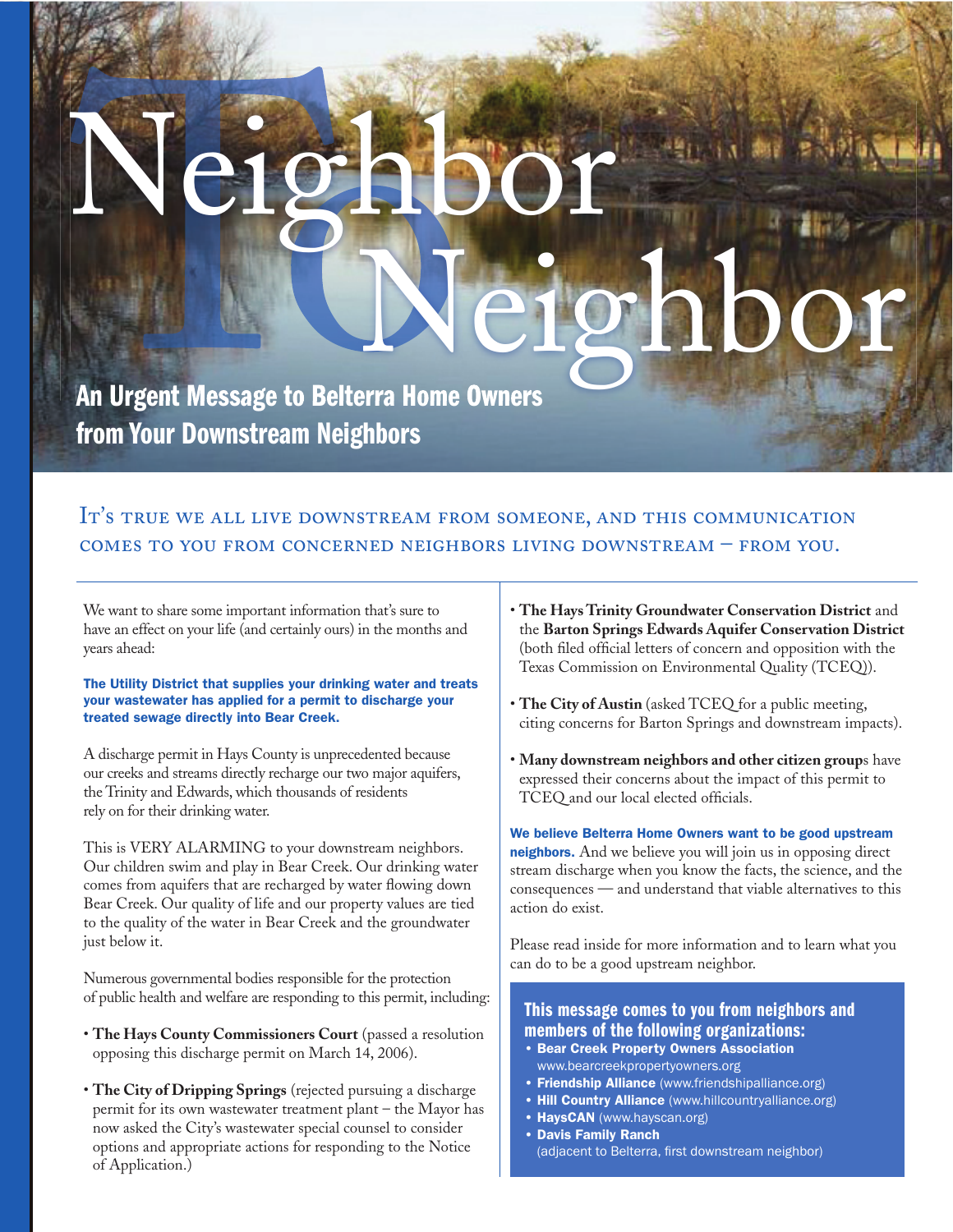# Truth Consequences

### **Truths**

- Your home is built on the headwaters of Bear Creek, which recharges the Trinity and Edwards Aquifers (the water sources for our wells), as it flows to Onion Creek and across the Edwards Aquifer recharge zone on its ways to the Colorado River.
- The developers of Belterra formed the Hays County Water Control and Improvement District No. 1 (HCWCID #1) to provide water and sewage treatment for the planned 2,000 home development on 1,600 acres of ranch land in northern Hays County. Your utility district was permitted by TCEQ to use subsurface drip irrigation as the means to dispose of your treated wastewater effluent.



- The current TCEQ permit allows your utility district to drip irrigate 150,000 gal/day of wastewater effluent on 35 acres of Belterra green space.
- The property owners along Bear Creek supported the original drip irrigation application because it did not include direct discharge into the creek – where our aquifer is recharged and where we swim and spend time with our families.

# A New Game Plan?

The TCEQ is now reviewing the application from the HC-WCID#1 to build a sewer plant capable of handling "a volume not to exceed a daily average flow of 800,000 gallons per day" of treated effluent from Belterra (and possibly surrounding developments as well) to be discharged into Bear Creek. There has never before been a discharge permit approved in the Barton Springs Edwards Aquifer contributing area or the Highland Lakes area.

# **Consequences**

#### **What effect will the discharge of treated wastewater have on downstream neighbors?**

- Stream discharge of wastewater effluent from Belterra could be a direct threat to the water quality of our two major aquifers and tens of thousands of downstream property owners and residents who rely on them for their water needs. (see: http://waterquality. lcra.org/gill/)
- Recreational use of Bear Creek could cease for hundreds of downstream neighbors because of elevated bacteria, nutrient overloads and pharmaceutical residues—and the aquatic ecosystem could be forever changed.
- Property values could suffer from reduced water quality, increased flooding, recreational loss and degraded stream aesthetics.

#### **What effect will the discharge have on the ecology and biodiversity of Bear Creek?**

- Based on 25 years of USGS creek flow data, the amount of effluent sought for direct discharge could produce a creek flow with predominately effluent.
- Excessive nutrients in the effluent will likely cause seasonal algae blooms to occur. As these algae blooms decay they will cause low dissolved oxygen levels — making it hard for aquatic life to thrive.
- Incompletely-processed pharmaceuticals and other chemicals within the effluent have been shown to impact human health and environment.
- Serious bacterial contamination can result from equipment and system malfunctions.
- If adequate de-chlorination of discharged effluent doesn't occur (or fails), the fragile aquatic ecosystem will be disinfected and destroyed.

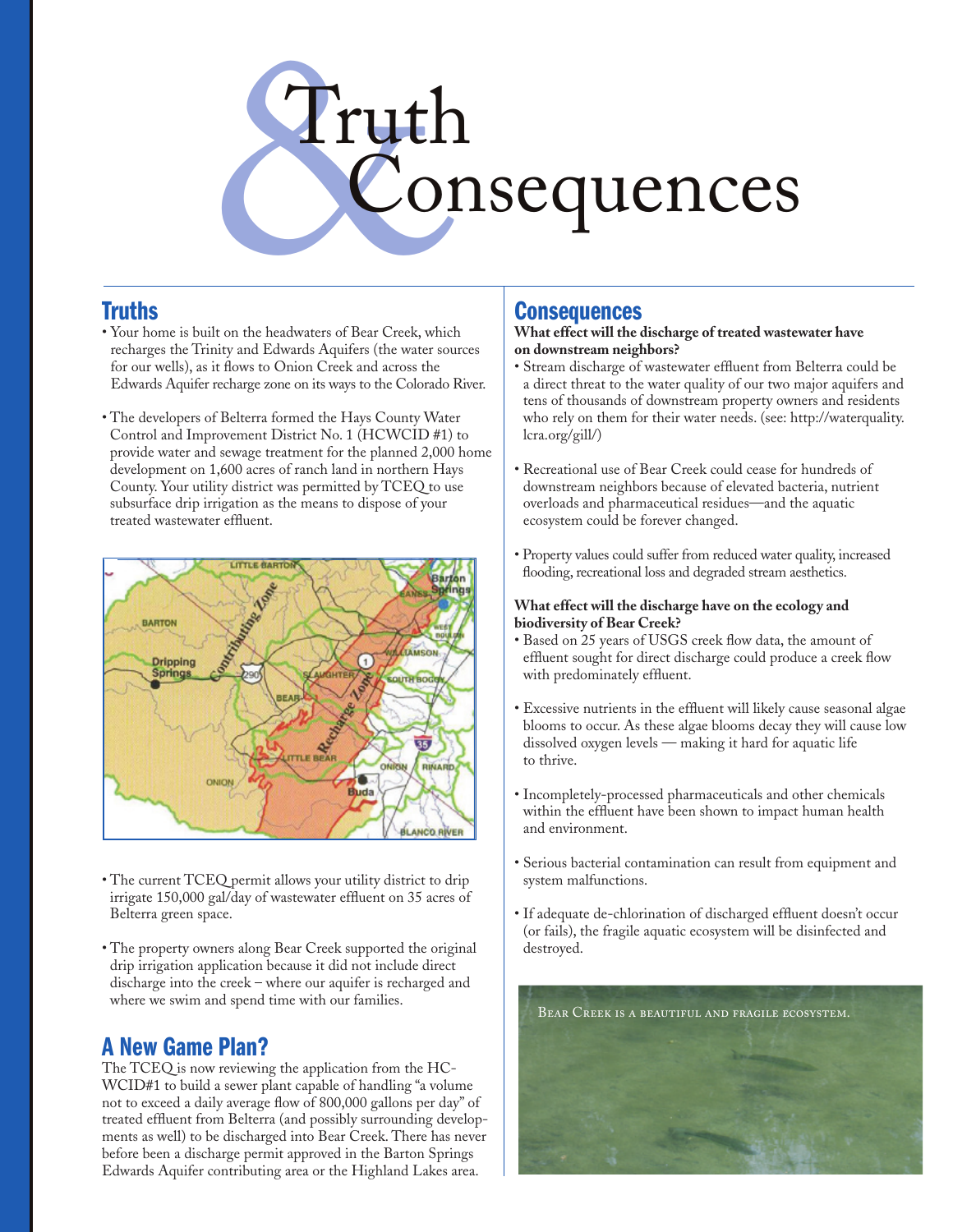#### HCWCID#1 Waste Water Treatment





• Algae and other un-natural biological growth will lead to aesthetic and water quality deterioration – in both surface and groundwater.

#### **If the sewage is treated to a Type 1 standard (the highest), why is it still a problem?**

- Type 1 effluent pollutant levels allow for public contact with treated wastewater during reuse (irrigation) by treating conventional pollutants such as Biochemical Oxygen Demand (BOD), Ammonia and Total Suspended Solids (TSS) as well as nutrients such as Total Phosphorous to a great degree.
- Type 1 treatment DOES NOT effectively remove ALL pollutants, including chemicals used everyday in our homes that can eventually enter the environment through our wastewater. These include pharmaceuticals, hormones, detergents, disinfectants, plasticizers, fire retardants, insecticides, and antioxidants.
- Dispersing the treated effluent into the soil through subsurface drip irrigation will assimilate or strip these above-mentioned constituents whereas direct discharge in to a creek can expose the stream's ecology to these harmful chemicals and other constituents.
- During most of the year, the flow in Bear Creek will be dominated by the treated wastewater effluent.

## There are Alternatives

- There are only two basic choices: onsite reuse or offsite discharge.
- HCWCID#1 states their intention to reuse most if not all the treated wastewater through on-site irrigation.
- Total, efficient onsite reuse of Belterra' treated wastewater will not require discharge in to Bear Creek.
- One solution could be to ask TCEQ for a seasonal irrigation permit with storage requirements that would allow application at rates where the nutrients and other constituents would be effectively used up in the soil.
- Other solutions for onsite use and dispersal on land includes drip irrigation on green space, real irrigation for common areas, and/or return of treated water to lots for cost-effective residential irrigation.
- Reuse can reduce the cost of water for irrigation.
- Treated wastewater can be a resource for you. Don't send it downstream where it will only cause permanent damage for your neighbors.

What Can Do?

- DEMAND no direct discharge into Bear Creek and that an alternative solution be explored. Call the HCWCID#1 Board of Directors – contact information on the back.
- WRITE to TCEQ requesting a public meeting so the project can be further explained and alternative solutions examined. (see address on back side)
- REQUEST that your name be put on TCEQ's mailing list for this project
- CONTACT your elected State officials (see list on back side)
- VISIT the Hill Country Alliance Web site (www.hillcountryalliance.org), or one of the other groups whose members have produced and distributed this message in order to follow the process and stay informed.